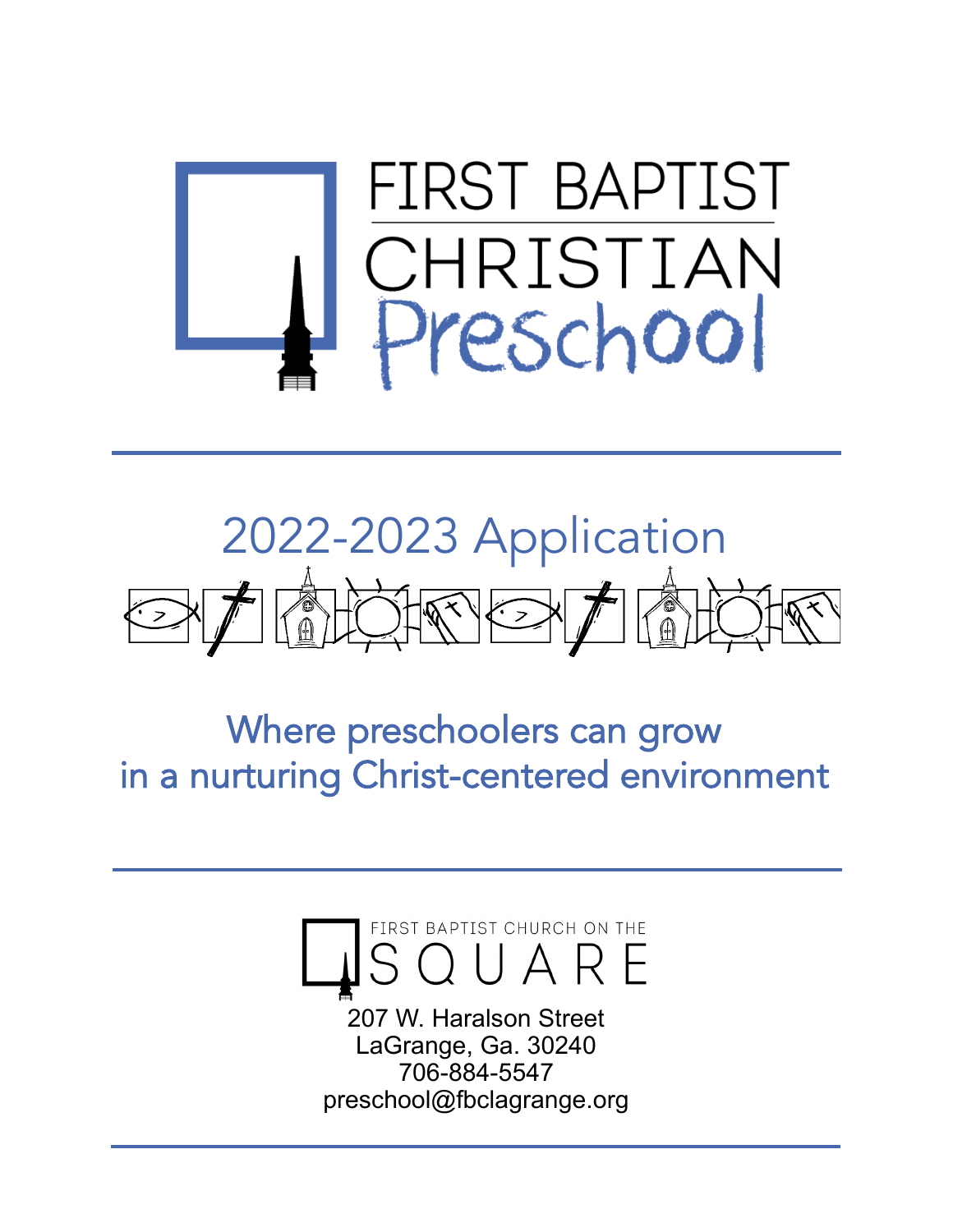

## AT FIRST BAPTIST CHURCH ON THE SQUARE

First Baptist Christian Preschool and First Baptist Church seek to provide each child with the best opportunity to discover God's love and His importance in their lives by offering experiences that will enhance his or her development mentally, physically, socially, emotionally and spiritually in a nurturing Christ-centered environment.

|                 | Classes Offered: (Age as of September 1, 2022) |
|-----------------|------------------------------------------------|
| Lambs           | (6 months-11 months)                           |
| Ducks           | (Toddlers, 12 months-24 months)                |
| Whales          | (2 year olds)                                  |
| Turtles         | (3 year olds)                                  |
| Monkeys (Pre-K) |                                                |

Schedule:

Monday - Friday 9:00 am - Noon for most classes Monday - Friday 9:00 am— 1pm for PreK class

First Baptist Christian Preschool begins the week aft er Troup County Schools and ends one week before Troup County Schools. We are currently waiting on school calendar information from TCSS.

Application Fee (non- refundable): \$75 due with application. FBCP staff will review the enrollment packet to determine appropriate placement of children. Our classes are based on the child's age, developmental abilities and staffing/enrollment. You will receive an e-mail confirmation that your child is enrolled. This is an application only and does not guarantee your child will be enrolled into a program. Application fee can be refunded if your child isn't accepted into the program.

Tuition is due by the 10th of the month, \$10 late fee after the 10th.

Drop-ins will be accepted if space is available. Drop in cost is \$25 per day. Drop-ins must have an application and immunization certificate on file. The registration fee will be waived for the first 5 drop-ins. Upon the 6th drop in registration fee of \$75 will be required.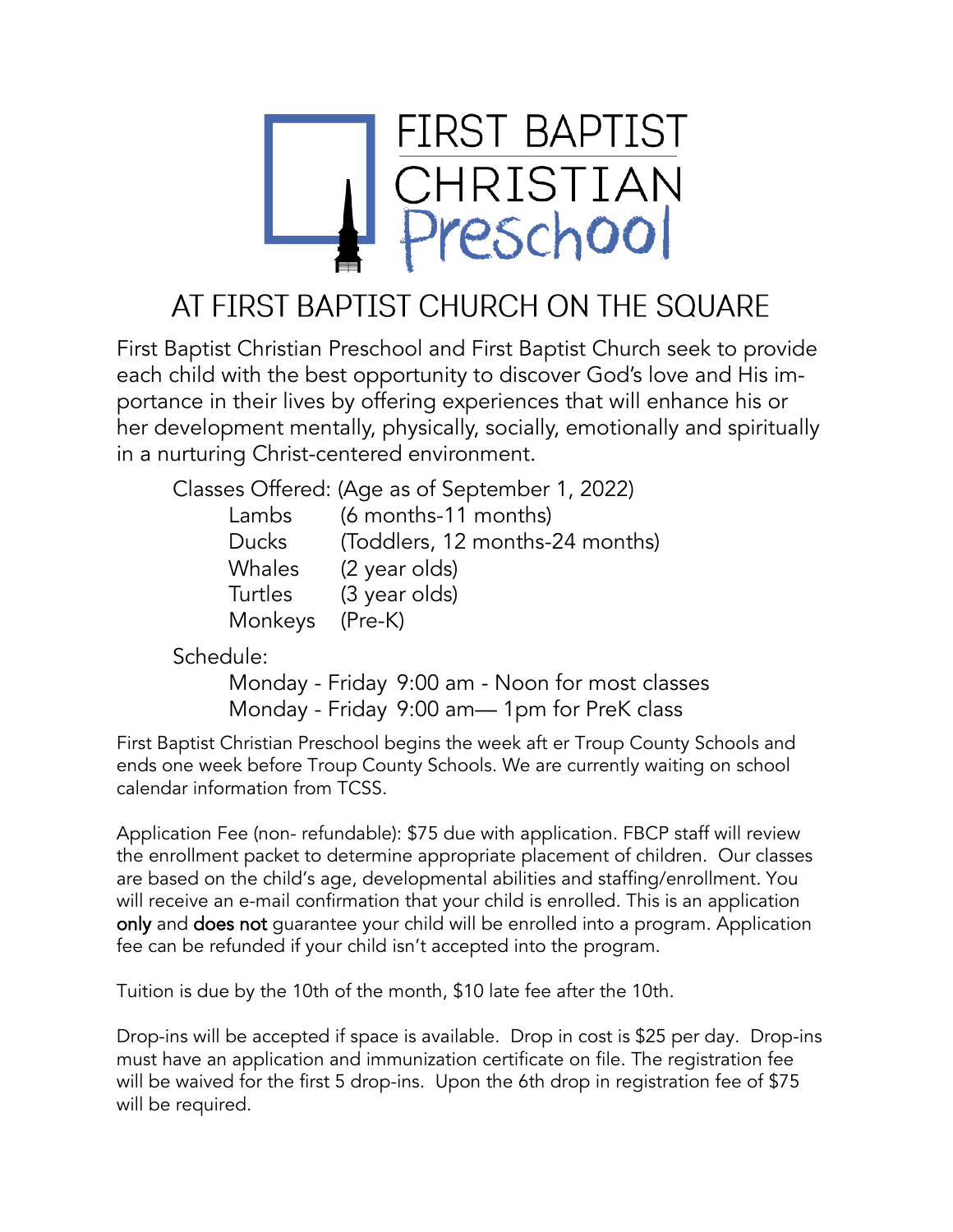Classes Offered

### Child's age as of September 1, 2022

| PreK (4 year olds) | $9:00-1$ pm daily<br>5 days \$240/monthly                         |
|--------------------|-------------------------------------------------------------------|
|                    | Subject to the registration of at least 6 children.               |
| 6 mos. to 3 years  | 9 am -12 noon daily                                               |
| 5 days             | \$210/monthly                                                     |
| 4 days             | \$195/monthly                                                     |
| 3 days             | \$180/monthly (Tu/W/Th)                                           |
| 2 days             | \$160/monthly (Tu/Th)                                             |
| 1 day              | \$100/month                                                       |
|                    | Each class is subject to the registration of at least 6 children. |

Please note: Due to state regulations a child under the age of 2 can only attend preschool for 8 hours in a week. Therefore, on Thursdays you must pick your child up at 11:00 am if attending 3 days.

Art Fee: \$50 due in August

Discounts:

\$20 multi child discount 25% Minister discount

Drop-Ins are \$25 per day.

Application and immunization certificate must be on file.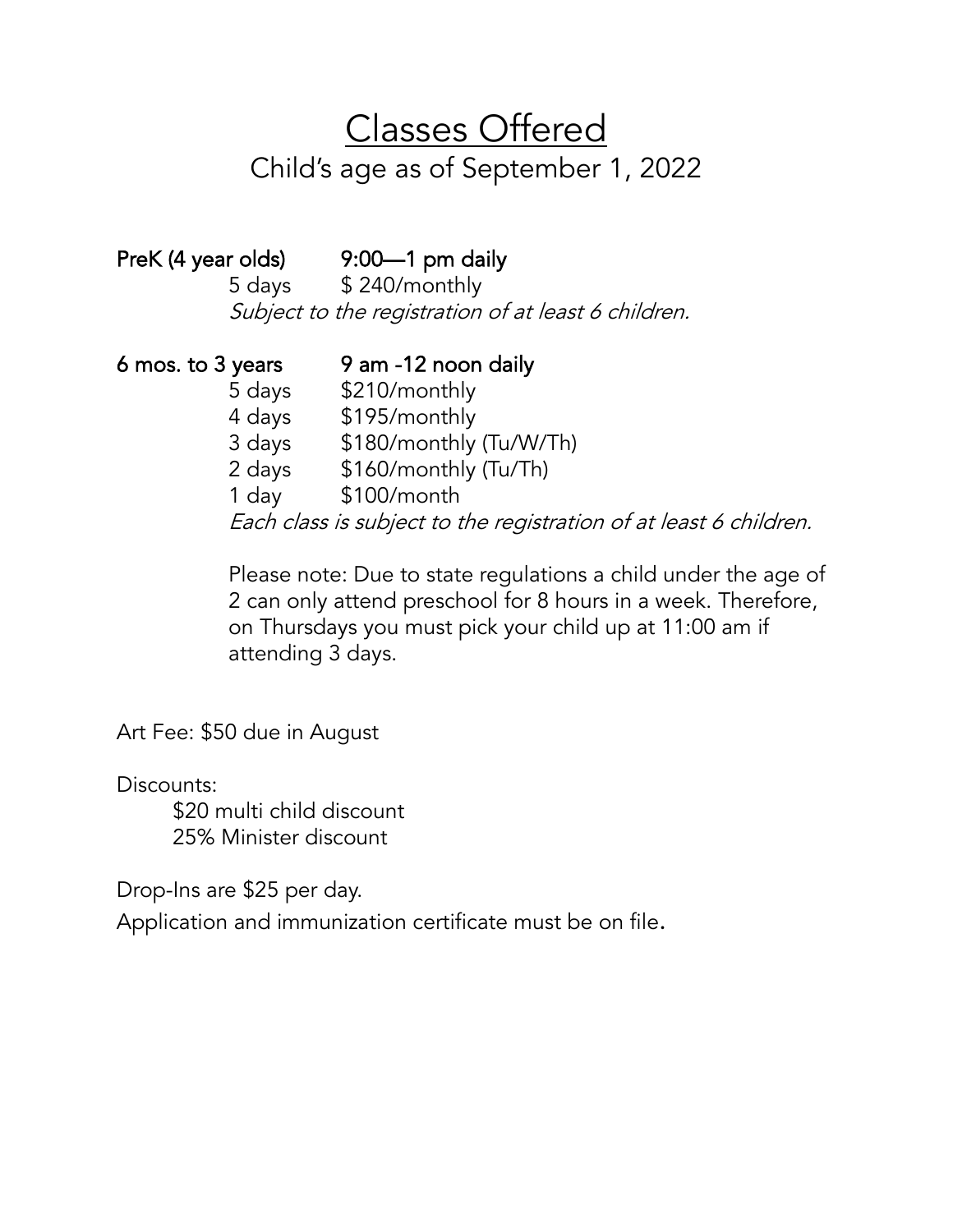#### First Baptist Christian Preschool at First Baptist Church on the Square

Application

| Age as of 9/1/22_____ Date of Birth:________________ Male_____ Female_____                                           |           |  |
|----------------------------------------------------------------------------------------------------------------------|-----------|--|
|                                                                                                                      |           |  |
| Cell Phone______________________                                                                                     |           |  |
|                                                                                                                      |           |  |
| Cell Phone______________________                                                                                     |           |  |
| Marital status of Parents: Married_____ Divorced______ Separated_____                                                |           |  |
| Class:<br>Infants (6 months – 11 months)<br>____1 Day _______________________2 Days (Tu/Th) ________3 Days (Tu/W/Th) |           |  |
| _Toddlers (12 months – 24 months)<br>___1 Day ______________________2 Days (Tu/Th) _______3 Days (Tu/W/Th)           |           |  |
| <b>Twos</b><br>___2 Days (Tu/Th) ______3 Days (T/W/Th) _____5 Days                                                   |           |  |
| Threes<br>_3 Days (Tu/W/Th) ____5 Days                                                                               |           |  |
| Fours are 5 Days<br>Are you also applying to public Pre-K?                                                           | No<br>Yes |  |
| We are required to have a copy of the preschool/childcare immunization                                               |           |  |

certificate #3231 on file with your application. Due on first day of school.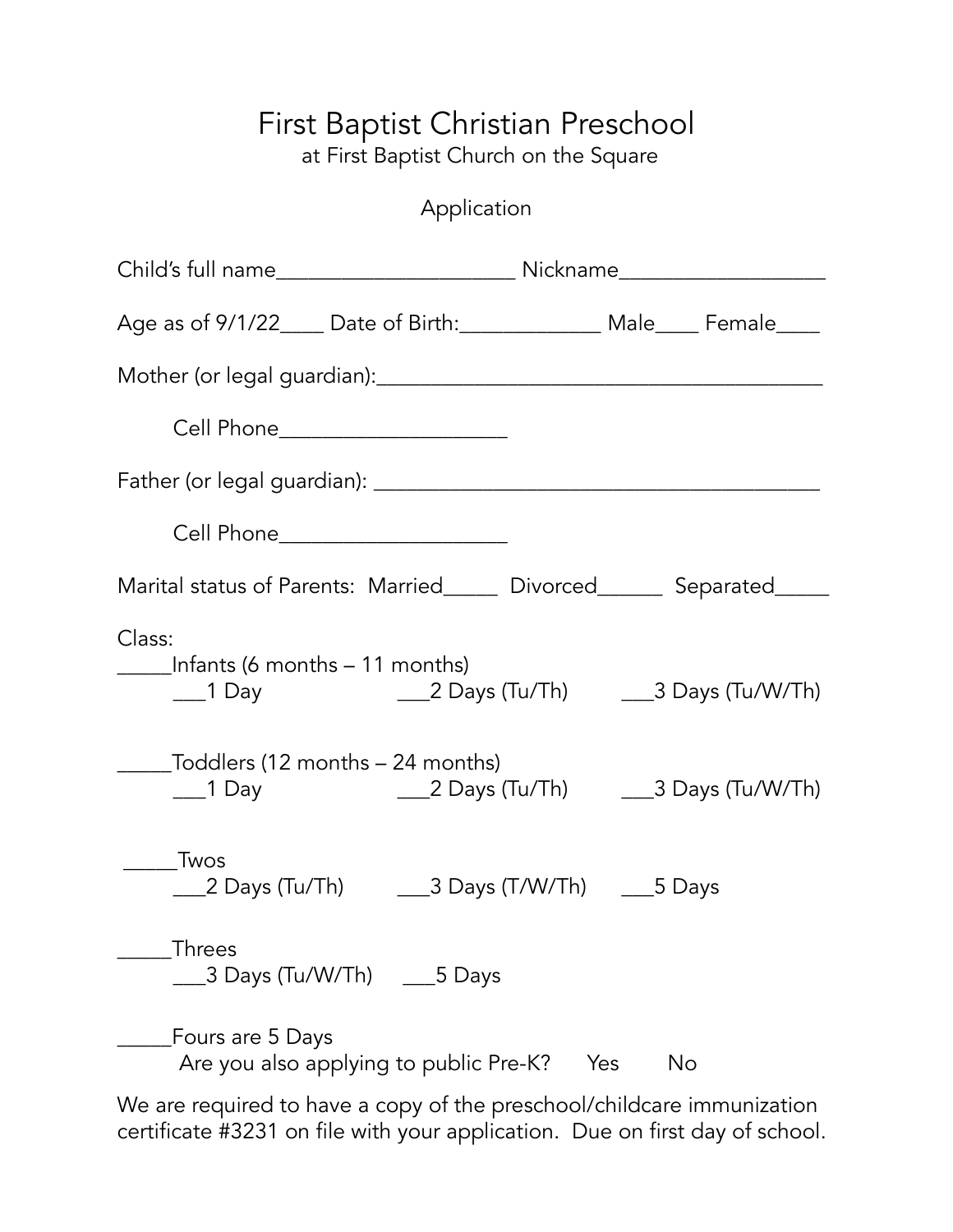## First Baptist Christian Preschool

at First Baptist Church on the Square

|                                                                                   | Child's Personal Information |                               |  |
|-----------------------------------------------------------------------------------|------------------------------|-------------------------------|--|
|                                                                                   |                              |                               |  |
|                                                                                   |                              |                               |  |
|                                                                                   |                              |                               |  |
|                                                                                   |                              |                               |  |
| Main Phone: ___________________________________ Secondary Phone:_________________ |                              |                               |  |
|                                                                                   |                              |                               |  |
|                                                                                   |                              |                               |  |
|                                                                                   |                              |                               |  |
| <b>Marital Status of Parents</b>                                                  |                              | Married: Divorced: Separated: |  |
| <b>Brothers and Sisters:</b>                                                      |                              |                               |  |
|                                                                                   |                              | _Age_______________           |  |
|                                                                                   |                              | _Age________________          |  |
|                                                                                   |                              |                               |  |
|                                                                                   |                              |                               |  |
|                                                                                   |                              |                               |  |
|                                                                                   |                              |                               |  |

(Over)